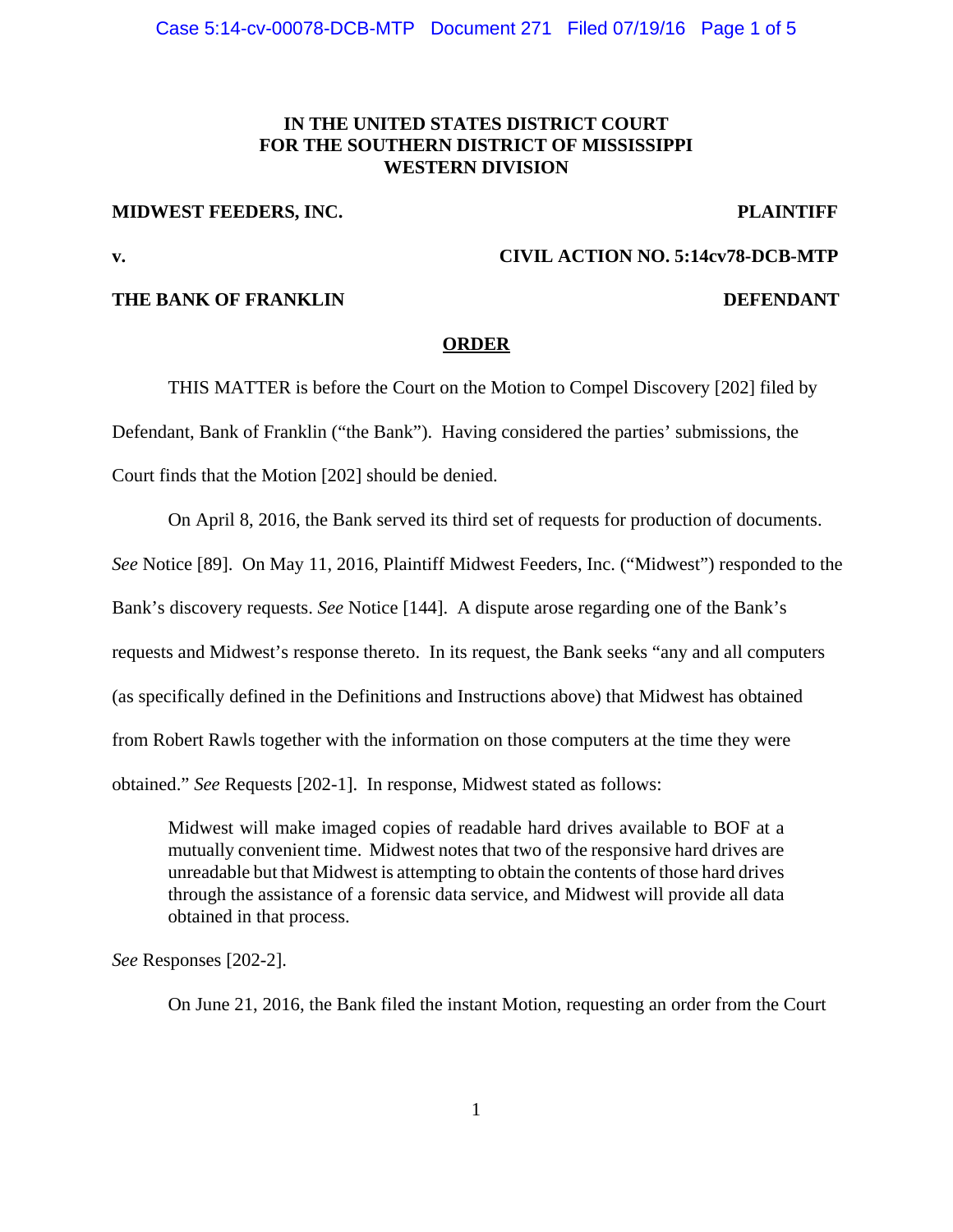## Case 5:14-cv-00078-DCB-MTP Document 271 Filed 07/19/16 Page 2 of 5

compelling Midwest to produce seven hard drives<sup>1</sup> identified as belonging to Robert Rawls.<sup>2</sup> The Bank wishes to inspect and copy these hard drives.

On July 8, 2016, Midwest filed its Response [250], asserting that it has produced images of all data on the hard drives. Midwest asserts that, after its initial production, it made efforts to retrieve additional information from the hard drives. According to Midwest, the Bank "is now in possession of images of each hard drive, containing the exact same data to which Midwest has access." Additionally, Midwest states that it has offered to allow the Bank to inspect the hard drives at the location where they are currently maintained–Denver, Colorado. Midwest argues that the Bank is not entitled to physical possession of the hard drives, and Federal Rule of Civil Procedure 34(b)(2)(B) allows Midwest to provide images of the data rather than allowing inspection.

First, the Court will address the timeliness of the instant Motion [202]. Pursuant to the Case Management Order [41], entered on August 20, 2015, the discovery deadline was July 15, 2016.<sup>3</sup> The Bank filed its Motion to Compel [202] on June 21, 2016, and failed to request expedited consideration. Local Rule 7(b)(2) dictates that "[a] party must file a discovery motion

 $<sup>1</sup>$  In its Response [250], Midwest states that there are only six hard drives at issue.</sup> According to Midwest, there was a misunderstanding between the parties regarding the number of hard drives.

 $2$  According to Midwest, it acquired these hard drives in April 2014, when Rawls agreed to transfer all of his assets and all assets of his companies to Midwest. Midwest asserts that it has had a rightful claim of ownership of the hard drives since that time.

 $3$  On June 8, 2016, the Court extended the discovery deadline to August 1, 2016, for the sole purpose of completing fact witness depositions. The Court instructed that the "discovery deadline is not extended for any other purpose and remains July 15, 2016 for all other discovery." *See* Order [177].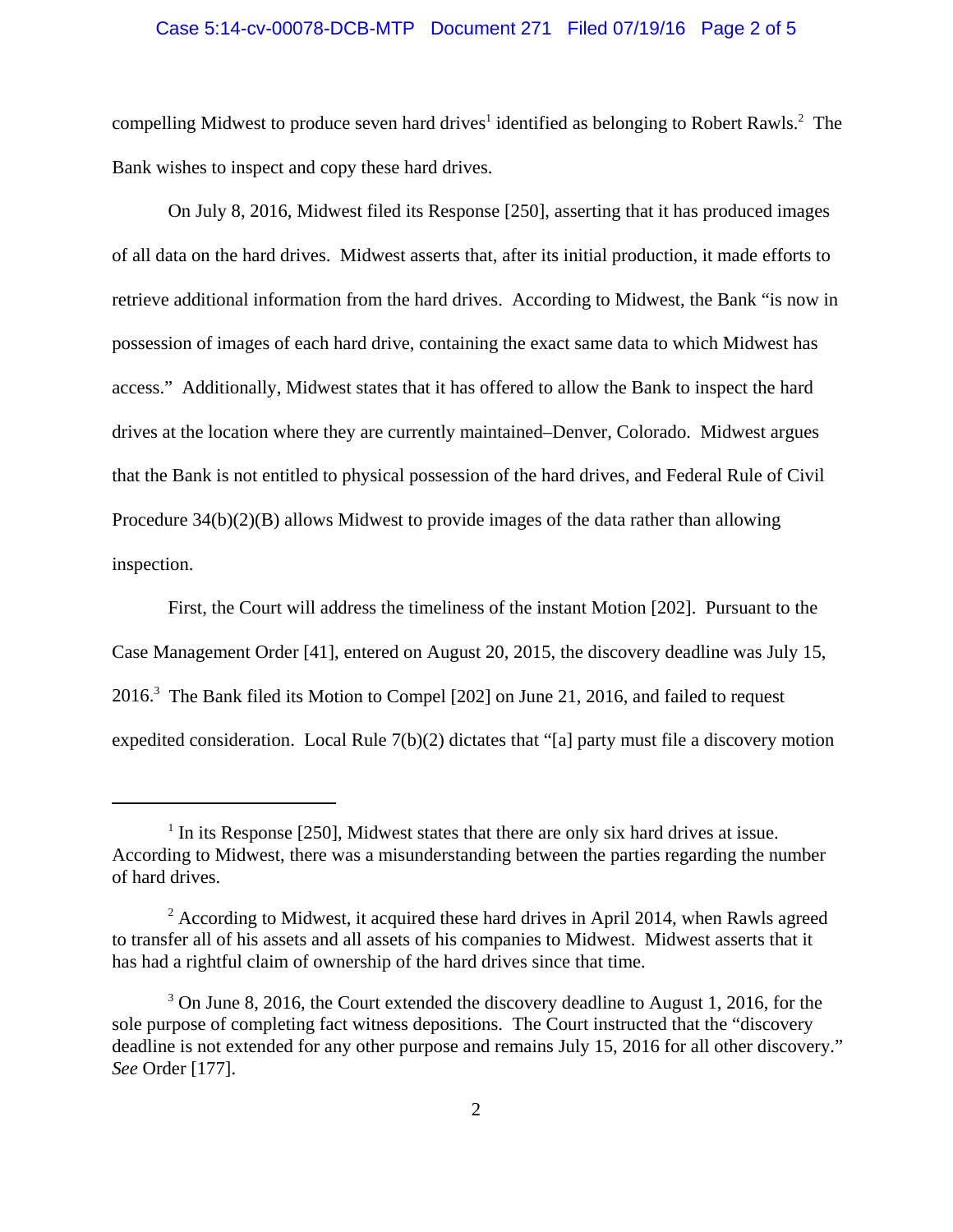## Case 5:14-cv-00078-DCB-MTP Document 271 Filed 07/19/16 Page 3 of 5

sufficiently in advance of the discovery deadline to allow response to the motion, ruling by the court and time to effectuate the court's order before the discovery deadline."

The Bank's Motion was not filed sufficiently in advance of the discovery deadline as required by Local Rule 7(b)(2)(B), despite the fact that the parties were granted a generous discovery period. The parties have a duty to timely seek discovery and timely move to compel when necessary. Plaintiff has not established good cause for the Court to address the disputed discovery request or response beyond the discovery deadline. *See Grey v. Dallas Independent School Dist.*, 265 Fed. App'x. 342, 348 (5th Cir. 2008) (finding no abuse of discretion where district court denied a motion to compel discovery when "it was filed on the day of the discovery deadline after an extensive discovery period"); *Turnage v. General Elec. Co.*, 953 F.2d 206, 209 (5th Cir. 1992).

Notwithstanding the untimeliness of the instant Motion, the Court finds that the Motion should be denied on its merits. "Because granting a party access to an . . . electronic storage device, itself, is highly intrusive, according to the Advisory Committee's comments to the 2006 amendments to Rule 34, while direct 'access [to a party's electronic storage device] might be justified in some circumstances,' the rules were 'not meant to create a routine right of direct access' and courts should 'guard against undue intrusiveness.'" *A.M. Castle & Co. v. Byrne*, 123 F.Supp.3d 895, 900 (S.D. Tex. 2015). Generally, in order to gain direct access to a party's electronic device, the requesting party must show that the responding party has failed in its obligation to search its records and produce the requested information. *See Estate of Boles v. National Heritage Realty, Inc.*, 2010 3218386, at \*2 (N.D. Miss. Aug. 7, 2010) ("The district court reasoned that the forensic copies were necessary to 'protect against the Defendants'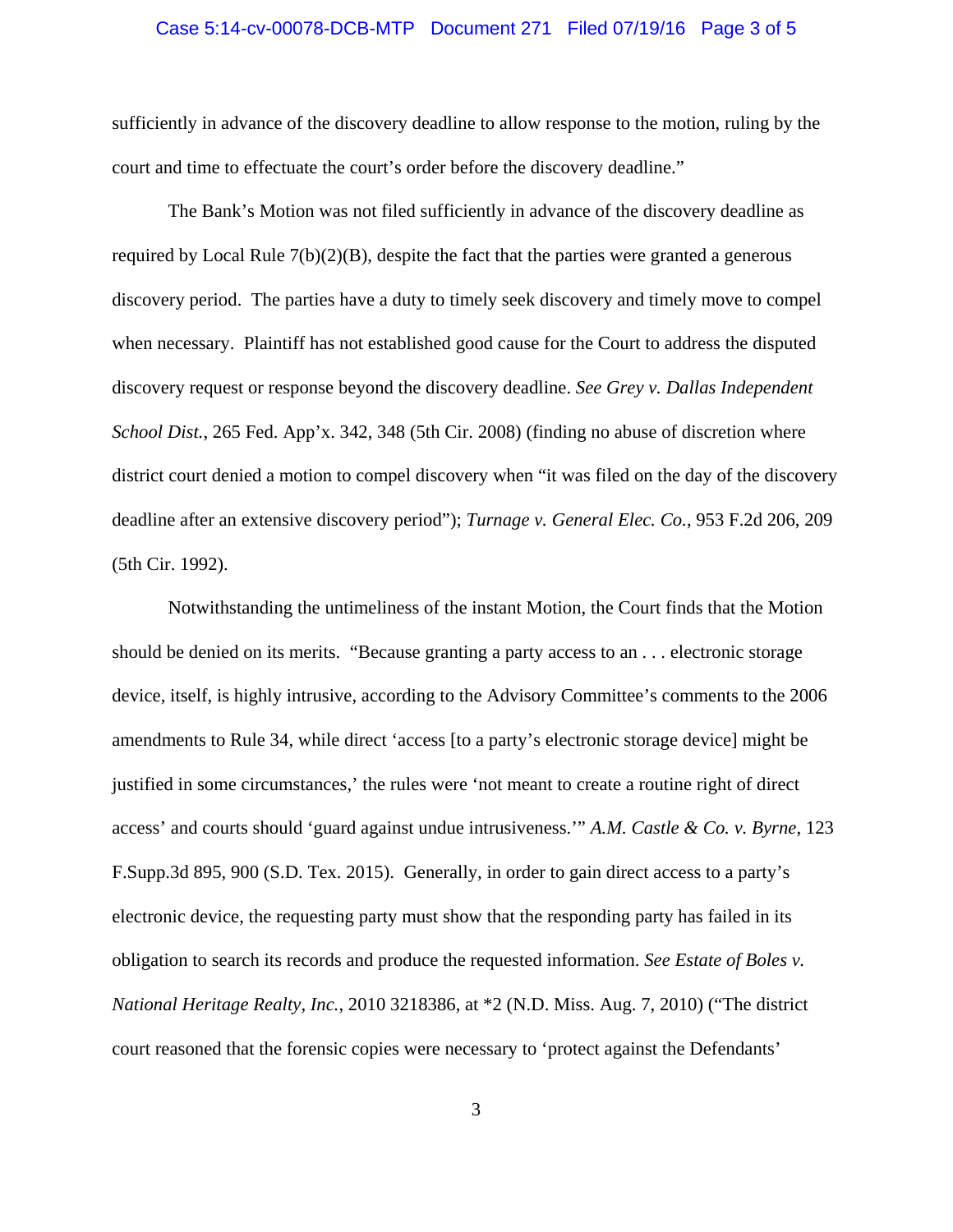## Case 5:14-cv-00078-DCB-MTP Document 271 Filed 07/19/16 Page 4 of 5

destruction of responsive information in light of the Defendants' persistent refusals to produce ESI in violation of the Court's orders."); *Simon Property Group, LP v. MySimon, Inc.*, 194 F.R.D. 639 (S.D. Ind. Jun 7, 2000) (allowing imaging on a finding of "troubling discrepancies" in the opponent's document production); *Balfour Beatty Rail, Inc.v. Vaccarello*, 2007 WL 169628, at \*3 (M.D. Fla. Jan. 18, 2007) (denying access to responding party's computer hard drives when requesting party did not establish that the responding party failed to comply with discovery obligations); *Jacobson v. Starbucks Coffee Co.*, 2006 WL 3146349, at \*7 (D. Kan. Oct. 31, 2006) ("Although production of a computer for inspection is unusual . . . [t]he record before the court reflects a history of incomplete and inconsistent responses to plaintiff's production requests."). Additionally, "mere skepticism that an opposing party has not produced all relevant information is not sufficient to warrant drastic electronic discovery measures." *John B. v. Goetz*, 531 F.3d 448, 460 (6th Cir. 2008).<sup>4</sup>

The Bank has made no showing which would justify granting access to the hard drives at issue. The Bank has not shown that Midwest failed to provide requested information contained on the hard drives. In fact, the Bank "acknowledges that the partial set of information provided via imaged copies may be the entirety of what is available on the hard drives." Thus, the Court will deny the Motion to Compel [202].

IT IS, THEREFORE, ORDERED that Defendant's Motion to Compel Discovery [202] is DENIED.

<sup>&</sup>lt;sup>4</sup> Additionally, the Case Management Order [41] states that "[u]nless otherwise agreed, the parties are to produce relevant ESI in a readily readable format."